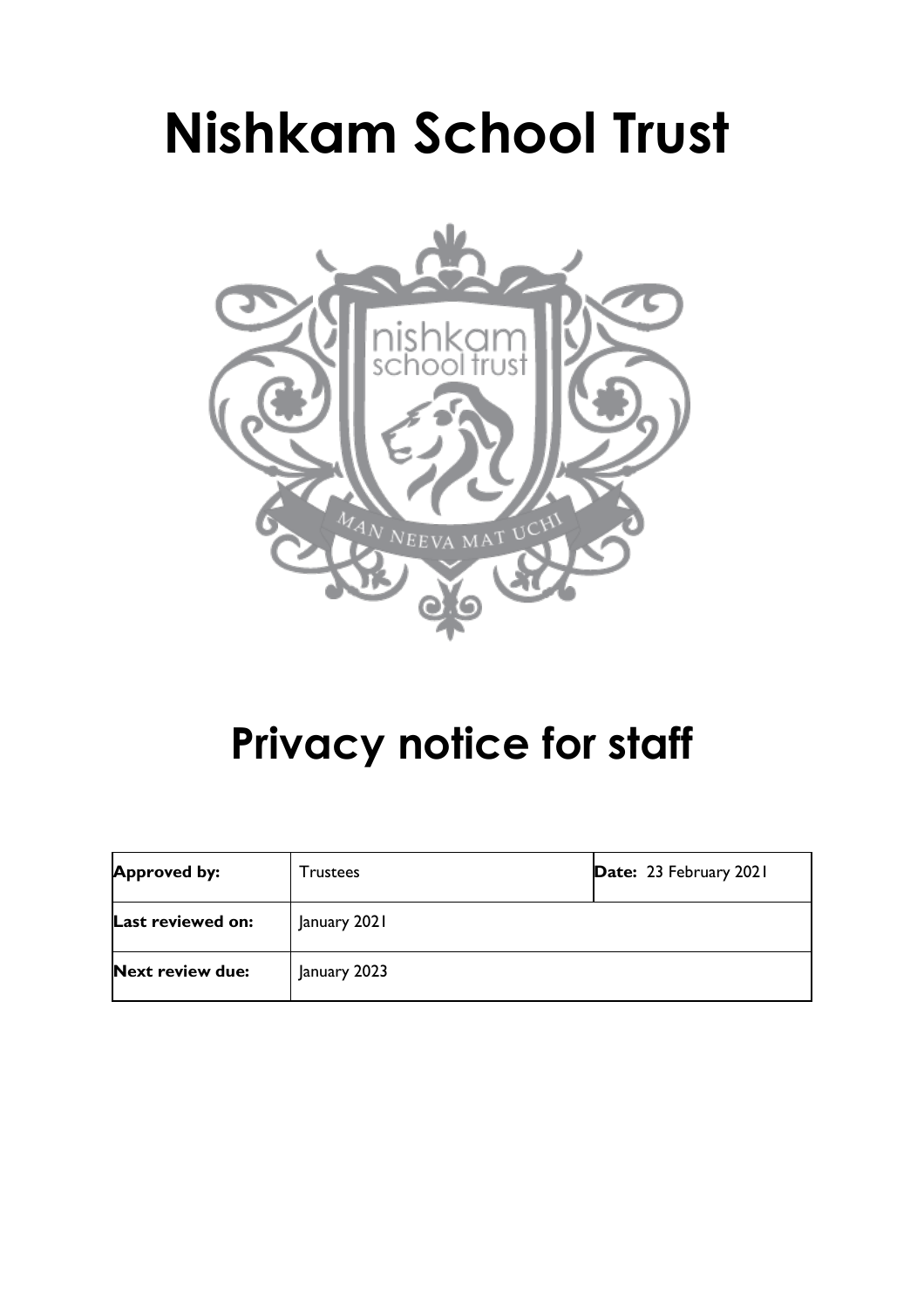# **Contents**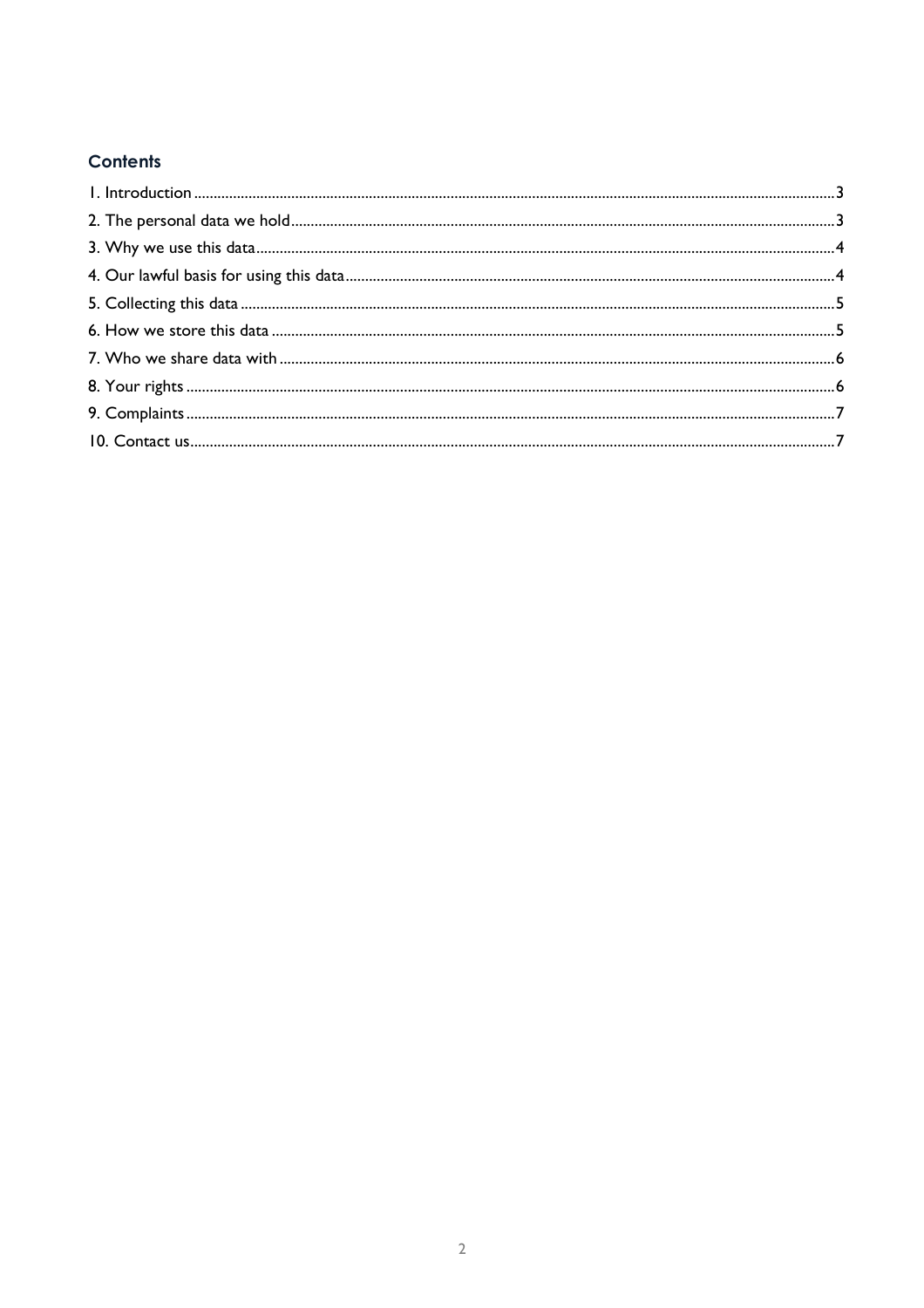## **Our Vision and Ethos**

Nishkam schools are Sikh ethos multi faith schools that take a distinctive approach to many traditional faith schools. The Nishkam School Trust education model is led by virtues such as, compassion, humility, service, contentment, optimism, trust and forgiveness. Virtues are prevalent throughout our teaching and learning model and are modelled by our pupils, staff and teachers. Our pupils explore the divine context of humanity and wonder of all creation and also learn from the wisdom of all religions and in doing so explore the infinite human potential to do good unconditionally. We support all pupils and staff to develop aspects of their own religious, spiritual or human identities. In service of God, we pray for guidance in this endeavour and forgiveness for the errors we may make.

#### <span id="page-2-0"></span>**1. Introduction**

Under data protection law, individuals have a right to be informed about how Nishkam School Trust uses any personal data that we hold about them. We comply with this right by providing 'privacy notices' (sometimes called 'fair processing notices') to individuals where we are processing their personal data.

This privacy notice explains how we collect, store and use personal data about **individuals we employ, or otherwise engage to work at our school**.

Nishkam School Trust, Head Office, Great King St North, Birmingham, B19 2LF 0121 348 7665, is the 'data controller' for the purposes of data protection law.

Our data protection officer is Rita Patel (see 'Contact us' below).

#### <span id="page-2-1"></span>**2. The personal data we hold**

Personal data that we may collect, use, store and share (when appropriate) about you includes, but is not restricted to:

- Contact details
- Date of birth, marital status and gender
- Next of kin and emergency contact numbers
- Salary, annual leave, pension and benefits information
- Bank account details, payroll records, National Insurance number and tax status information
- Recruitment information, including copies of right to work documentation, references and other information included in a CV or cover letter or as part of the application process
- Qualifications and employment records, including work history, job titles, working hours, training records and professional memberships
- Performance information
- Outcomes of any disciplinary and/or grievance procedures
- Absence data
- Copy of driving licence

We may also collect, use, store and share (when appropriate) information about you that falls into "special categories" of more sensitive personal data. This includes, but is not restricted to, information about:

- Any health conditions you have that we need to be aware of
- Sickness records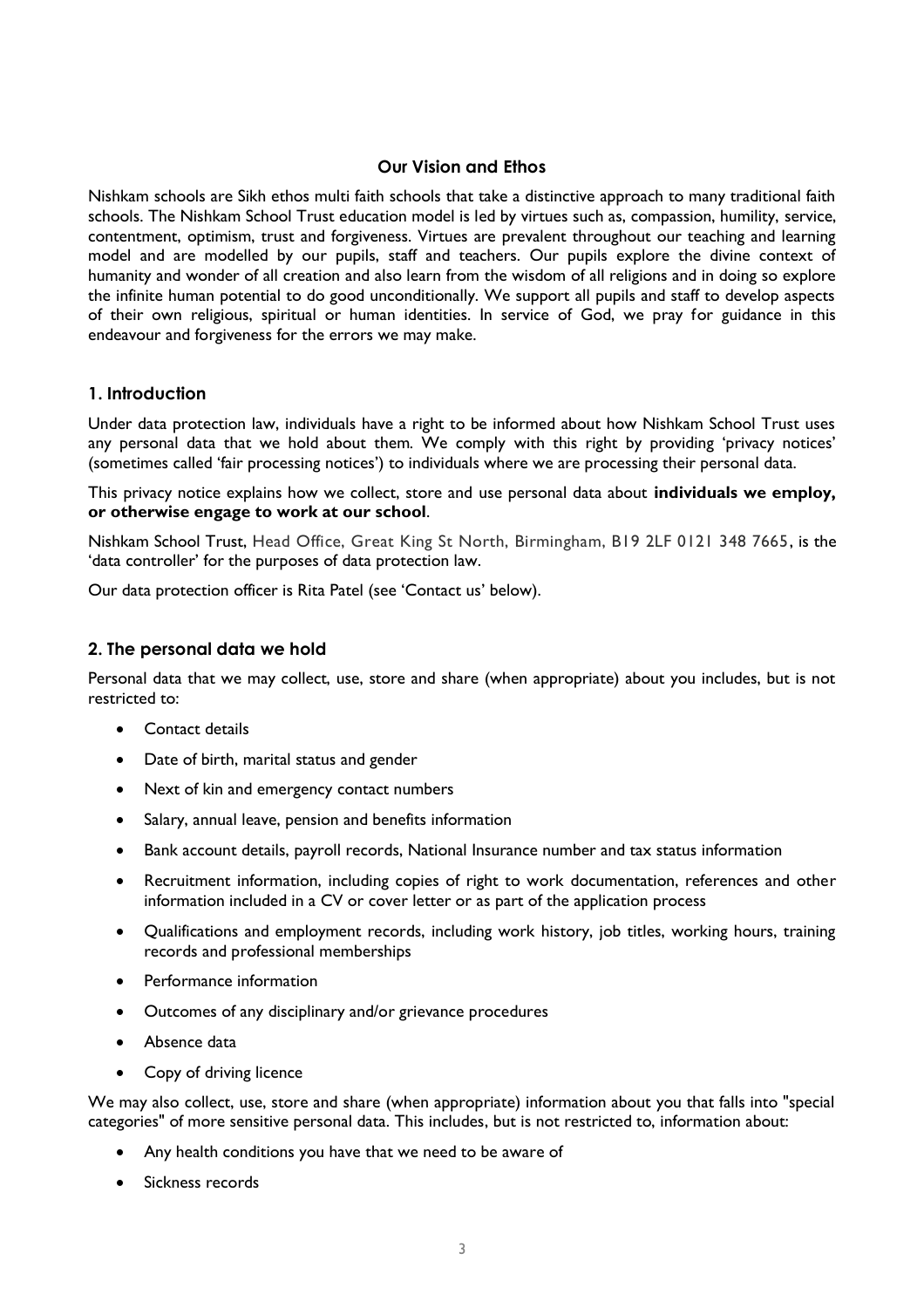• Photographs and CCTV images captured in school

We may also collect, use, store and share (when appropriate) information about criminal convictions and offences.

We may also hold data about you that we have received from other organisations, including other schools and social services, and the Disclosure and Barring Service in respect of criminal offence data.

#### <span id="page-3-0"></span>**3. Why we use this data**

We use the data listed above to:

- a) Enable you to be paid
- b) Facilitate safe recruitment, as part of our safeguarding obligations towards pupils
- c) Support effective performance management
- d) Inform our recruitment and retention policies
- e) Allow better financial modelling and planning
- f) Enable equalities monitoring
- g) Improve the management of workforce data across the sector
- h) Support the work of the School Teachers' Review Body

#### **3.1 Use of your personal data for marketing purposes**

Where you have given us consent to do so, we may send you marketing information by email or text promoting school events, campaigns, charitable causes or services that may be of interest to you.

You can withdraw consent or 'opt out' of receiving these emails and/or texts at any time by clicking on the 'Unsubscribe' link at the bottom of any such communication, or by contacting us (see 'Contact us' below).

#### **3.2 Use of your personal data in automated decision making and profiling**

We do not currently process any personal data through automated decision making or profiling. If this changes in the future, we will amend any relevant privacy notices in order to explain the processing to you, including your right to object to it.

#### <span id="page-3-1"></span>**4. Our lawful basis for using this data**

In law, we collect and use pupil information under the General Data Protection Regulations (GDPR) and UK law, including:

- Article 6 and Article 9 of the GDPR processing is necessary for the performance of a task carried out in the public interest.
- Education Act 1996
- Regulation 5 of the Education (Information About Individual Pupils) (England) Regulations 2013.

Where you have provided us with consent to use your data, you may withdraw this consent at any time. We will make this clear when requesting your consent, and explain how you would go about withdrawing consent if you wish to do so.

#### **4.1 Our basis for using special category data**

For 'special category' data, we only collect and use it when we have both a lawful basis, as set out above, and one of the following conditions for processing as set out in data protection law:

• We have obtained your explicit consent to use your personal data in a certain way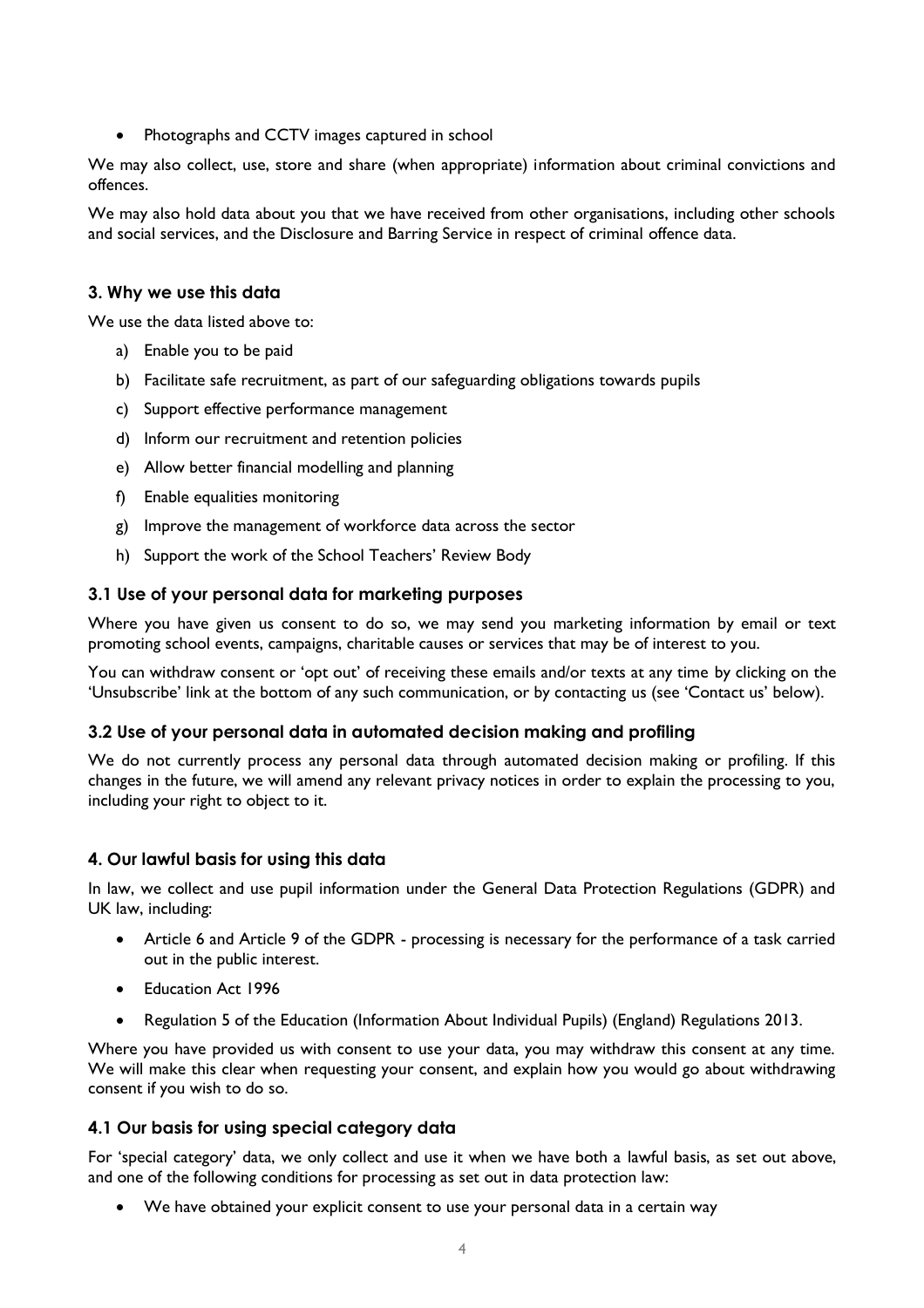- We need to perform or exercise an obligation or right in relation to employment, social security or social protection law
- We need to protect an individual's vital interests (i.e. protect your life or someone else's life), in situations where you're physically or legally incapable of giving consent
- The data concerned has already been made manifestly public by you
- We need to process it for the establishment, exercise or defence of legal claims
- We need to process it for reasons of substantial public interest as defined in legislation
- We need to process it for health or social care purposes, and the processing is done by, or under the direction of, a health or social work professional or by any other person obliged to confidentiality under law
- We need to process it for public health reasons, and the processing is done by, or under the direction of, a health professional or by any other person obliged to confidentiality under law
- We need to process it for archiving purposes, scientific or historical research purposes, or for statistical purposes, and the processing is in the public interest

For criminal offence data, we will only collect and use it when we have both a lawful basis, as set out above, and a condition for processing as set out in data protection law. Conditions include:

- We have obtained your consent to use it in a specific way
- We need to protect an individual's vital interests (i.e. protect your life or someone else's life), in situations where you're physically or legally incapable of giving consent
- The data concerned has already been made manifestly public by you
- We need to process it for, or in connection with, legal proceedings, to obtain legal advice, or for the establishment, exercise or defence of legal rights
- We need to process it for reasons of substantial public interest as defined in legislation

# <span id="page-4-0"></span>**5. Collecting this data**

While the majority of information we collect about you is mandatory, there is some information that can be provided voluntarily.

Whenever we seek to collect information from you, we make it clear whether you must provide this information (and if so, what the possible consequences are of not complying), or whether you have a choice.

Most of the data we hold about you will come from you, but we may also hold data about you from:

- Local authorities
- Government departments or agencies
- Police forces, courts, tribunals

#### <span id="page-4-1"></span>**6. How we store this data**

We keep personal information about your child while they are attending our school. We may also keep it beyond their attendance at our school if this is necessary. Our Retention Schedule sets out how long we keep information about pupils. The schedule is available upon request by emailing [DPO@nishkamschools.org](mailto:DPO@nishkamschools.org)

We have put in place appropriate security measures to prevent your child's personal information from being accidentally lost, used or accessed in an unauthorised way, altered or disclosed.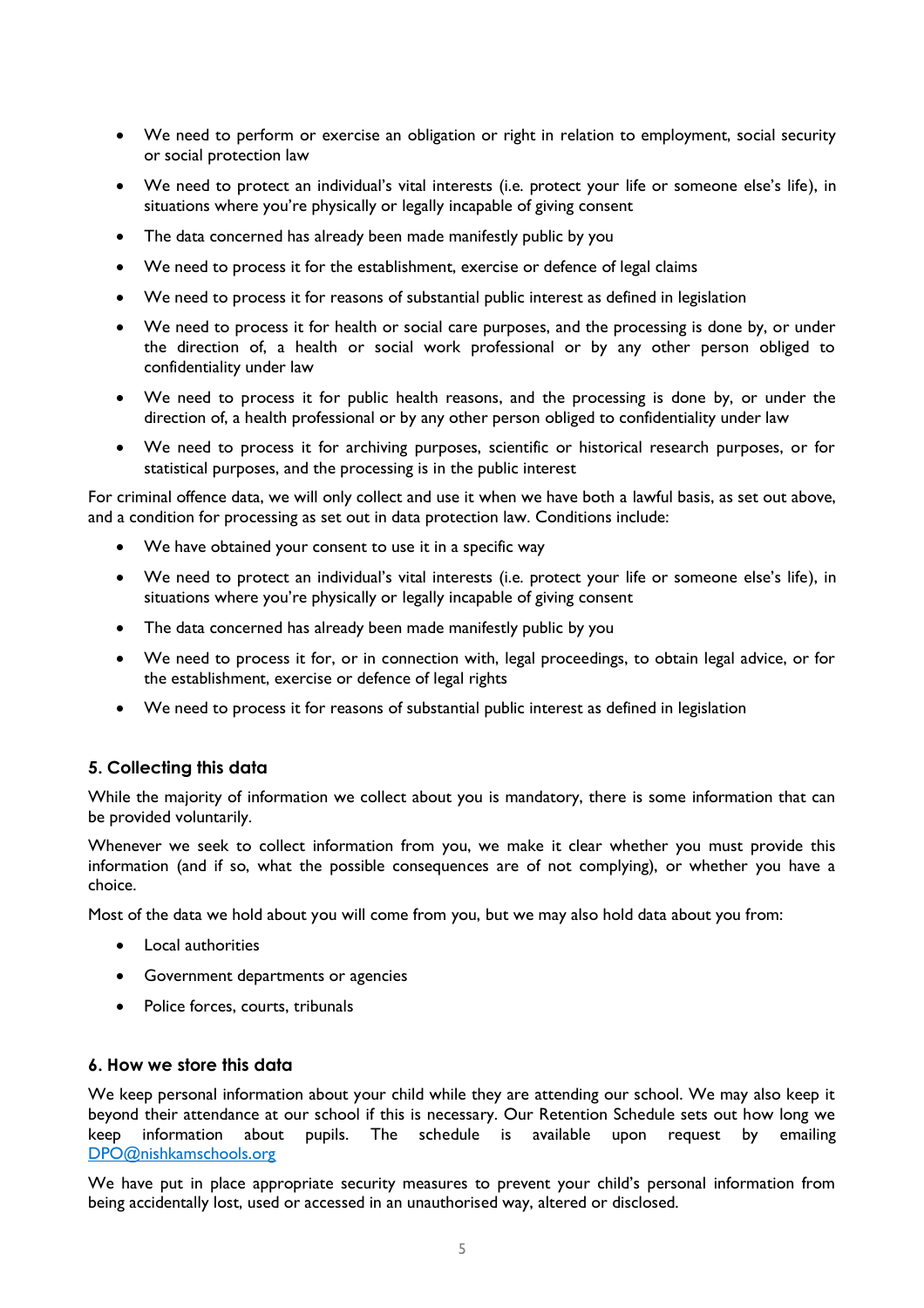We will dispose of your child's personal data securely when we no longer need it.

## <span id="page-5-0"></span>**7. Who we share data with**

We do not share information about you with any third party without consent unless the law and our policies allow us to do so.

Where it is legally required, or necessary (and it complies with data protection law), we may share personal information about you with:

- The Local Authority to meet our legal obligations to share certain information with it, such as safeguarding concerns
- Government departments or agencies
- OfSTED
- Caterers
- ICT Provider
- Financial organisations
- Our auditors
- Survey and research organisations
- Health authorities
- Security organisations
- Health and social welfare organisations
- Professional advisers and consultants
- Charities and voluntary organisations
- Police forces, courts, tribunals

# **7.1 Transferring data internationally**

We may share personal information about you with the following international third parties outside of the European Economic Area, where different data protection legislation applies.

Where we transfer your personal data to a country or territory outside the European Economic Area, we will do so in accordance with data protection law.

In cases where we have to set up safeguarding arrangements to complete this transfer, you can get a copy of these arrangements by contacting us.

# <span id="page-5-1"></span>**8. Your rights**

#### **8.1 How to access personal information that we hold about you**

You have a right to make a 'subject access request' to gain access to personal information that we hold about you.

If you make a subject access request, and if we do hold information about you, we will (subject to any exemptions that may apply):

- Give you a description of it
- Tell you why we are holding and processing it, and how long we will keep it for